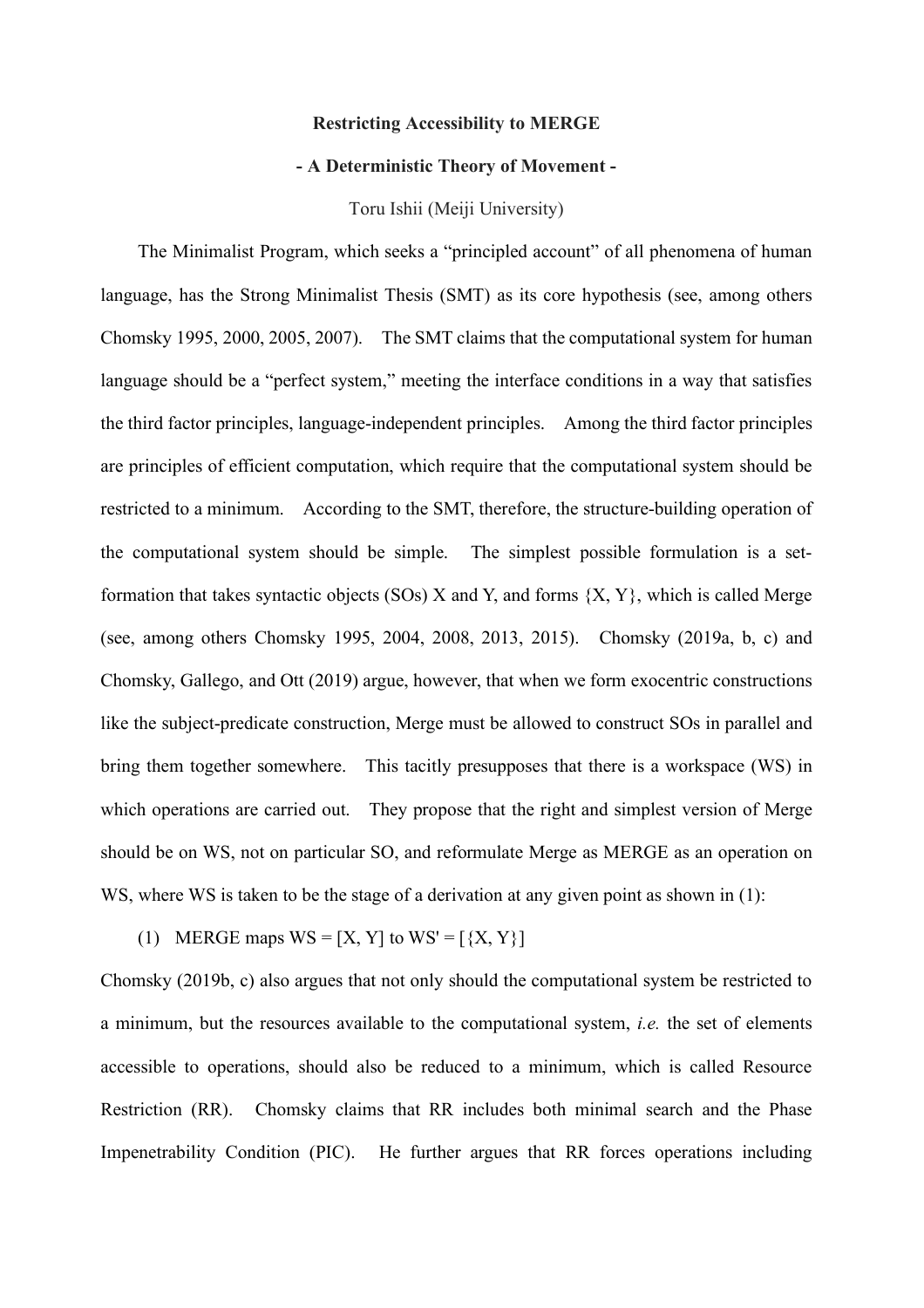MERGE to be subject to the principle of Determinacy (2), though its exact formulations and consequences are left untouched:

(2) The Principle of Determinacy

If the structural conditions for a rule holds for some workspace, then the structural change must be unique. (Chomsky 2019a: 275)

This presentation proposes that RR should include only the PIC (but not minimal search) and that the principle of Determinacy should be formulated as a condition on the *input* of MERGE:

- (3) a. Restriction Resource (RR) only includes the Phase Impenetrability Condition (PIC).
	- b. Determinacy applies at the *input* of MERGE.

I argue that this proposal is theoretically desirable in that we can eliminate a redundancy between minimal search and the PIC regarding accessibility and avoid a look-ahead property. It is also shown that the output-based principle of Determinacy coupled with the PIC gives us a *unified* account of various movement phenomena like the subject condition, *that*-trace effects, no vacuous topicalization, the freezing effects with topics, further raising, no superfluous steps in a derivation, and anti-locality effects, which have been explained by different constraints or principles.

#### **Selected References:**

Chomsky, Noam. 2019a. Some puzzling foundational issues: The Reading program, *Catalan Journal of Linguistics*, 263-285.

Chomsky, Noam. 2019b. Fundamental issues in linguistics, MIT lectures, April 10th and 12th.

Chomsky, Noam. 2019c. UCLA lectures, April 29th, 30th, May 1st, 2nd.

Chomsky, Noam, Ángel Gallego, and Dennis Ott. 2019. Generative grammar and the faculty of language: Insights, questions, and challenges, *Catalan Journal of Linguistics*, 229-261.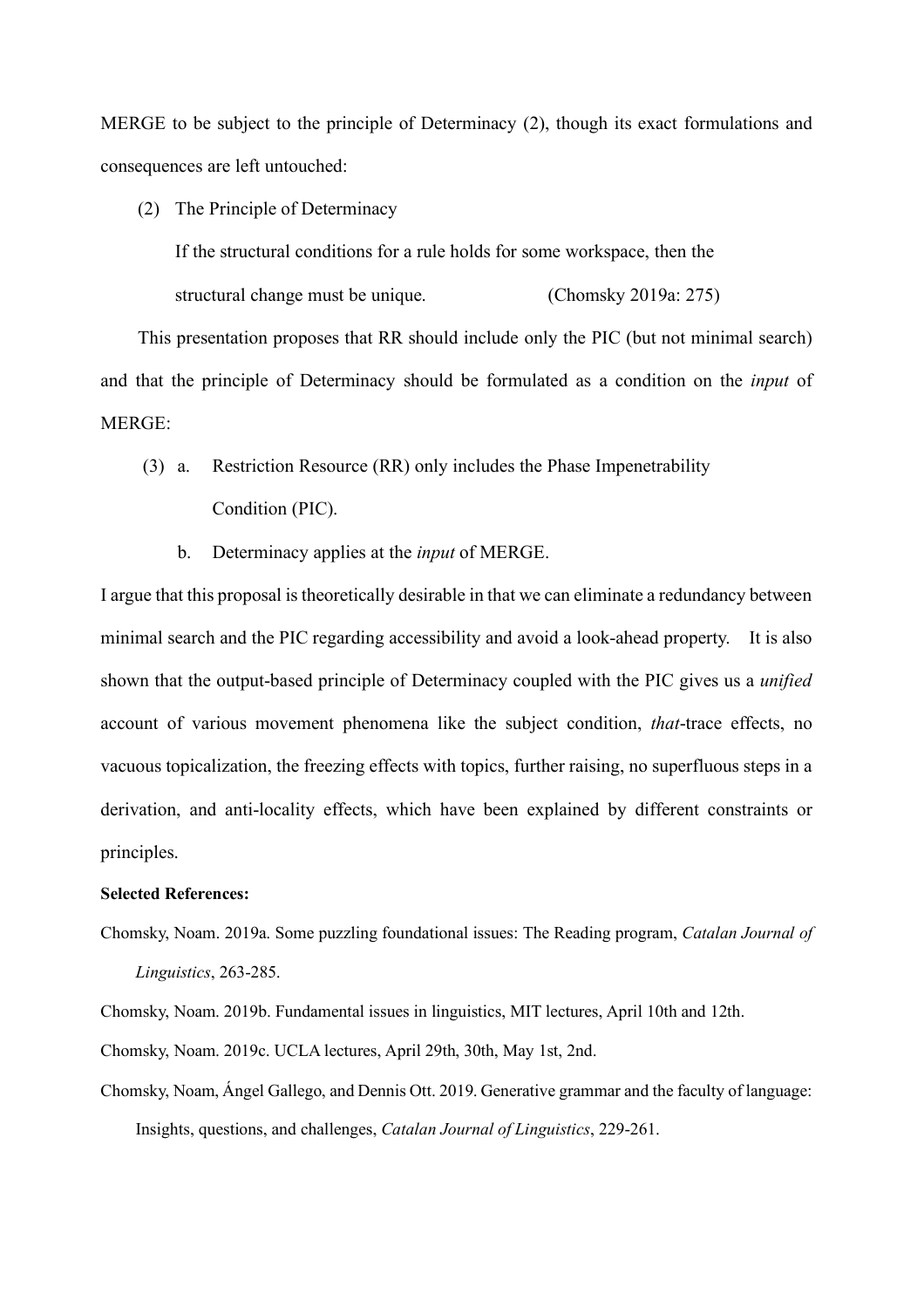Agentive vs. non-agentive encoding in causative event descriptions in English and Japanese Kazuhiro Kawachi<sup>1</sup>, Erika Bellingham<sup>2</sup>, and Jürgen Bohnemeyer<sup>2</sup>

1: National Defense Academy of Japan, 2: State University of New York at Buffalo

According to Ikegami's (1991) DO- vs. BECOME-language contrastive linguistics, DO-languages like English prefer to focus on and give linguistic prominence to the notion of an agent, whereas BECOME-languages like Japanese tend to suppress this notion. Thus, DOlanguages show much more agentive, rather than non-agentive, encoding of events than BECOME-languages.

There are experimental studies on causative event descriptions that tested this hypothesis. For example, Fausey et al. (2010) demonstrated that the difference between the two languages holds for accidental events, though not for intentional events.

The present study examines how English and Japanese speakers encode the caused subevent of a causative event. We had 12 native English speakers and 15 native Japanese speakers orally describe 43 video clips depicting different types of causal events in their own language, in answer to the question 'What happened?' and including a mention of what happened in the end.

Our results confirm Fausey et al.'s findings (Figure 1). Speakers of both English and Japanese frequently used agentive expressions to describe intentional events (e.g. (1), (2)), but for accidental events, Japanese speakers produced much more non-agentive descriptions than English speakers (e.g.  $(3)$ ,  $(4)$ ).

- (1) *A man threw a soccer ball out of the room.* (19: HO4\_ball.mp4; ENG #S4)
- (2) *Otoko no hito ga booru o soto ni nage-te* man GEN person NOM ball ACC outside to throw-CNV *das-imas-ita.* move.out(TR)-POLITE-PST 'The man threw the ball toward the outside, and moved it out.' (19: HO4 ball.mp4; JPN  $#7$ )
- (3) *While doing a report, the newscaster backed up into somebody else and they fell off the boat.* (30: UM2\_overboard; ENG #S5)

| (4) | Intabyuu                                                                                | $\boldsymbol{o}$ | s-ite     |            | iru   | to.   | baransu             |           | 0               |
|-----|-----------------------------------------------------------------------------------------|------------------|-----------|------------|-------|-------|---------------------|-----------|-----------------|
|     | interview                                                                               | <b>ACC</b>       | $do$ -CVB |            | exist |       | when balance        |           | ACC             |
|     | kuzus-ite,                                                                              | usiro            | ni        | $i$ -ta    |       | otoko | n <sub>O</sub>      | hito      | ni              |
|     | destroy-CVB back LOC exist-PST                                                          |                  |           |            |       | man   | <b>GEN</b>          | person to |                 |
|     | butsukar-i,                                                                             |                  | otoko     | $n_{O}$    | hito  | wa    | kawa                | ni        | oti-mas-ita.    |
|     | bump.into-ADV                                                                           |                  | man       | <b>GEN</b> |       |       | person TOP river to |           | fall-POLITE-PST |
|     | 'When someone was doing an interview, they lost balance, bumped into a man behind them, |                  |           |            |       |       |                     |           |                 |
|     | and the man fell into the river.' $(30:UM2$ overboard; JPN #11)                         |                  |           |            |       |       |                     |           |                 |

Nevertheless, our participants generally produced more non-agentive descriptions than Fausey et al.'s, presumably because ours responded orally, unlike theirs, who typed their responses, which is likely to have inclined them toward the production of more compact descriptions. Moreover, for accidental events, our participants often used agentivity-lowering expressions such as 'accidentally', 'by accident', 'mistakenly', or 'unintentionally' especially in English (24.0 % out of the agentive descriptions) (e.g. (5)) and *simaw-* '*lit.* put away' in Japanese (76.9 % out of the agentive descriptions) (e.g. (6)) in agentive descriptions.

(5) *The guy with the microphone loses his balance and accidentally knocks the guy in the orange over into the water.* (30: UM2 overboard; ENG #S6)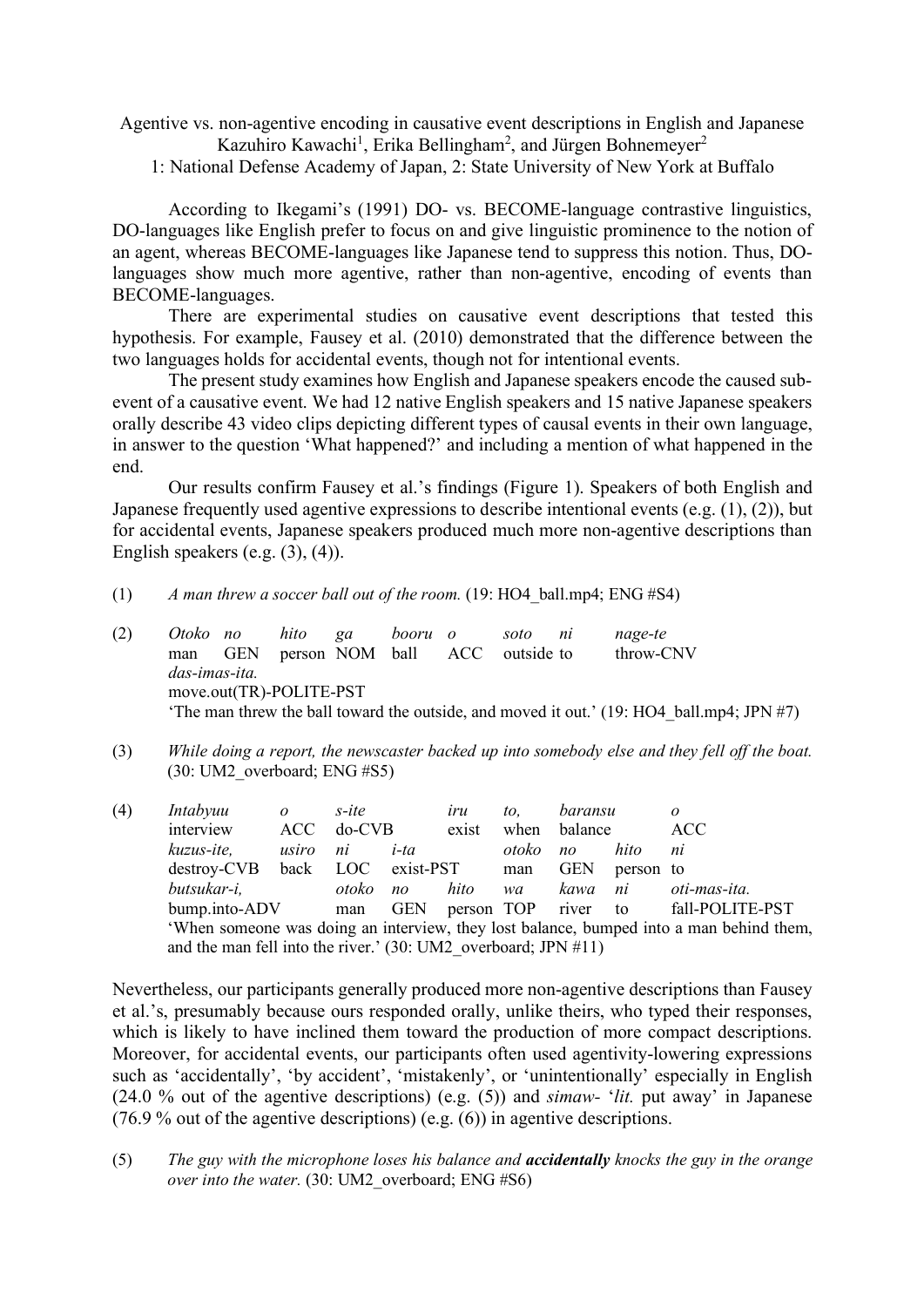(6) *Migi no dansei ga yoroke-te, hidari no dansei o* right GEN man NOM stumble-CVB left GEN man ACC *umi ni otos-ite sima-tta.* sea to drop-CVB put.away-PST 'The man on the right stumbled, and unfortunately, he dropped the man on the left into the sea.' (30: UM2\_overboard; JPN #10)

We also found non-agentive expressions were much more frequent in the Japanese data than in the English data as descriptions of events with a natural force causer (e.g. wind, thunder) (e.g. (7), (8)) (Figure 2).

- (7) *Ahh hah. A man was walking against the wind, a very strong wind, and ... as he was walking he lost balance and fell down, and kinda slid away ...* (6: NM2\_reporter; ENG #ID6)
- (8) *Dansei ga, tsuyoi kaze no sei de, koron-da.* man NOM strong wind GEN blame COP.ADV fall-PST 'The man fell because of a strong wind.' (6: NM2\_reporter; JPN #12)

This suggests that generally speaking, the two languages differ in the degree of preference for non-agentive expressions for describing low agentivity events. We further discuss low agentivity in the context of the (in)directness of causation, some factors of which we found correlations with the degree of morphosyntactic integration in Kawachi et al. (2018, 2020).

We also examine data from other languages including Kusapiny (Nilotic; Uganda) and Sidaama (Cushitic; Ethiopia) to test to what extent our results support Ikegami's (1991) typological claim.



constructions to describe intentional and accidents constructions to describe natural-force causer events events in English and Japanese in English and Japanese



Figure 1: Use of agentive vs. non-agentive encoding Figure 2: Use of agentive vs. non-agentive encoding

References

- Fausey, Caitlin M, Bria L. Long, Aya Inamori, and Lera Boroditsky (2010) Constructing agency: The role of language. *Frontiers in Psychology*, October 2010, Vol. 1, 1-11.
- Ikegami, Yoshihiko (1991) 'DO-language' and 'BECOME-language': Two contrasting types of linguistic representation. In Ikegami, Yoshihiko (ed.) *The Empire of Signs: Semiotic Essays on Japanese Culture*, 285-326. Amsterdam & Philadelphia: John Benjamins.
- Kawachi, Kazuhiro, Erika Bellingham, and Jürgen Bohnemeyer (2018) Different types of causality and clause linkage in English, Japanese, Sidaama, and Yucatec Maya. *Papers from the 18th National Conference of the Japanese Cognitive Linguistics Association*, 47–59.
- Kawachi, Kazuhiro, Sang-Hee Park, and Erika Bellingham (2020) Directness of causation and morphosyntactic complexity of constructions: Japanese and Korean cases. In Fukuda, Shin, Shoichi Iwasaki, Sun-ah Jun, Sung-Ock Sohn, Susan Strauss, and Kie Zuraw (eds.) *Japanese/Korean Linguistics, Vol. 26.* Stanford, CA: CSLI Publications.